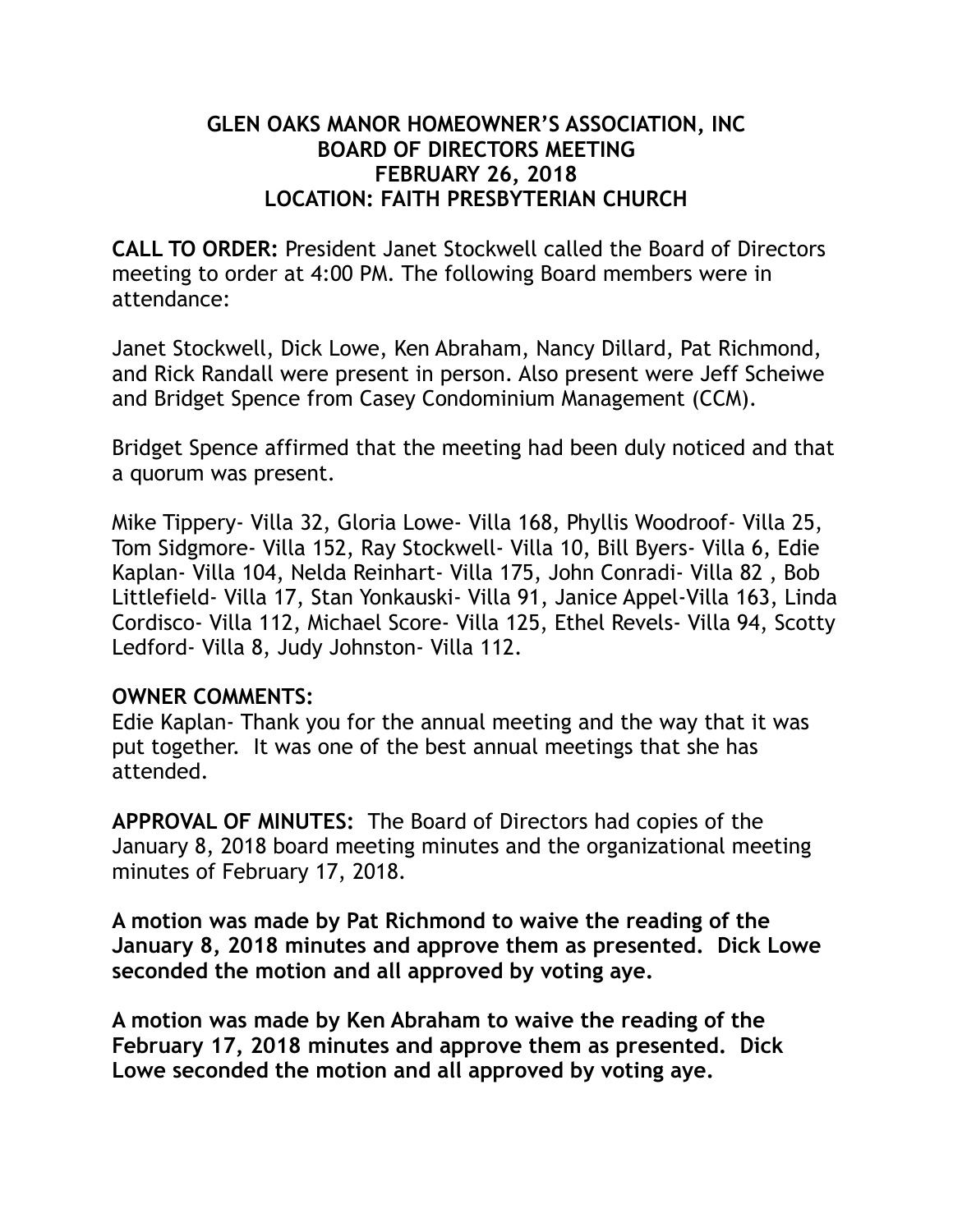### **MANAGEMENT REPORT:**

Bridget Spence reported that compliance inspections continue. Owners continue to work towards bringing their maintenance into compliance. At the past meeting the board approved a fine for Villa 4 and Villa 169 if the owners did not immediately make the necessary repairs. Villa 169 did make the repairs. Villa 4 has met with Bridget Spence to discuss the progress of the work that is being done. While he has completed some of the items, other of the maintenance issues remain. After discussion it was determined to review assessing the fine amount at the next meeting after the owner has made the final repairs.

Painting Cycle- The stucco work that was needed at two villas is in the final stage of permitting with the city. Upon receipt of the permit the work will commence. CPR will communicate with the two owners that are involved in this project prior to commencing work. Villa 9 has one wall that was missed behind their utility fence and that will be painted when the stucco work is completed.

**PRESIDENT'S REPORT:** Janet Stockwell reported that at the annual meeting there was a discussion of the traffic light at 12th and Beneva. One owner recommended requesting a left had turn light to be installed. However, that request does not seem feasible. We will speak to the city on changing the timing of the light.

Janet explained that each board of directors operates a little bit different. Janet requested that the officer and committee reports be presented to Bridget for the board packet prior to the meeting. If you have owner requests, please include a description of the request in your report.

Janet outlined her view of the President's position as one to help all the various other board members and committee members. To research the topics for approval and to maintain the relationships between the contractors and the board.

**VICE PRESIDENT'S REPORT:** No report at this time.

**SECRETARY'S REPORT:** No report at this time.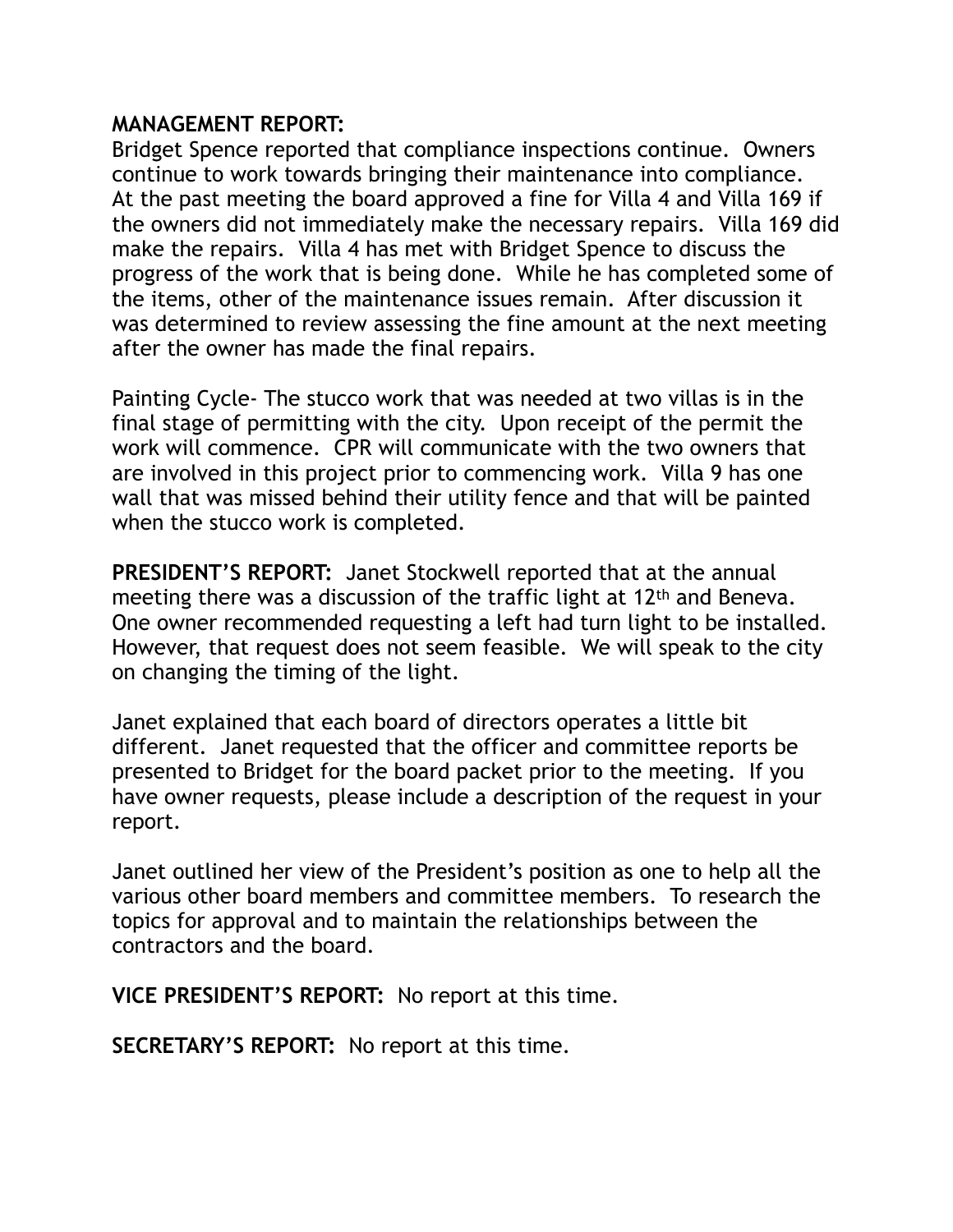# **TREASURER'S REPORT:**

Nancy Dillard presented a full treasurer report, which is available upon request. As of January 31, 2018 we have \$103,027.00 in the operating bank account and \$604,326.81 in the reserve bank accounts. We have a net income for the month of January 2018 in the amount of \$3,300.72 and a surplus year to date \$20,847.07. **Pat Richmond made a motion to approve the treasurer's report.** Rick Randall seconded the motion and all approved by voting aye.

# **MAINTENANCE COMMITTEE REPORT:**

Dick Lowe reported on the following items:

- 1. **Committee member- Dick Lowe made a motion to add Stan Yonkauski to the maintenance committee. Ken Abraham seconded the motion and all approved by voting aye.**
- 2. Back Gate Project The additional lights will be installed this next week.
- 3. Gate Camera- A camera set up at the back gate to watch the gate and capture footage of anyone who does damage to the gate system.
- 4. Driveway and concrete work- The vendor is ready to get started. Casey Management will be contacting owners and letting them know the work schedule.
- 5. The perimeter sidewalk is being reviewed for future work.
- 6. At the annual meeting an owner made a request for additional lighting in the southwest corner of the property as it is very dark.
- 7. Paver Color- Trademark Pavers is the vendor that was chosen as the vendor for the 6x9 pavers. Discussion was had about the color that was put in on the 9 driveways. More investigation is needed on the paver color. The maintenance committee will work on this.

# **LANDSCAPE COMMITTEE REPORT:**

Pat Richmond discussed the jasmine on villa 136. After discussing this matter with TruScapes they recommend waiting until the end of May to reevaluate. If the jasmine still is not thriving then sod will be looked at again. **Nancy Dillard made a motion to wait until at least May to**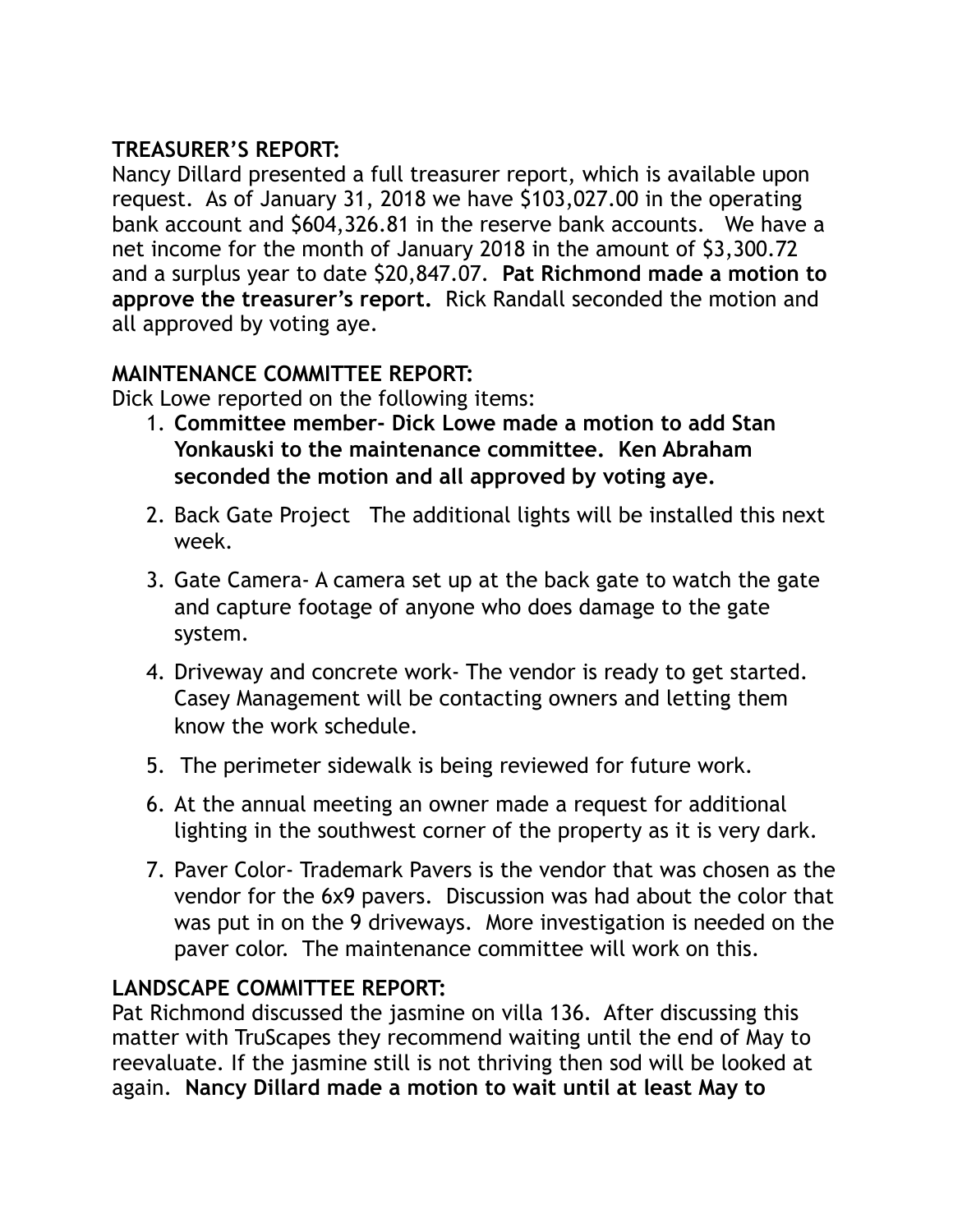**further discuss solutions for this yard. Rick Randall seconded the motion and all approved by voting aye.** 

Pat discussed a downed tree that was at villa 96. The stump remains. **Pat Richmond made a motion to approve the removal of this stump and roots and to flatten for sod installation at a cost of \$325. Nancy Dillard seconded the motion and all approved by voting aye.** 

Pat Richmond discussed the saw palmettos at Villa 136 around the tree. **Pat Richmond made a motion to remove this planting. Rick Randall seconded the motion and all approved by voting aye.** 

Pat reported that she is receiving requests for sod replacements of yards. The cost of this is approximately \$1,000 per yard. The requests will have to be reviewed systematically.

**Pat Richmond made a motion to recommit her committee to include Phyllis Woodroof, Mireille Gloor, Edie Kaplan, Deborah Kelch, Randy Orde. Nancy Dillard seconded the motion and all approved by voting aye.** 

#### **ARCHITECTURE COMMITTEE REPORT:**

Rick Randall reported that the owner of Villa 152 has made several requests. **Rick Randall made a motion to approve the owner request at Villa 152 for the installation of tile for the walkway and the courtyard with no trip hazard. Pat Richmond seconded the motion and all approved by voting aye.** 

**Rick Randall made a motion to approve the owner request at Villa 152 to enclose the atrium and replacing the roof on that entire side of the home. Nancy Dillard seconded the motion and all voted in favor by voting aye.** 

**Rick Randall made a motion to approve the owner request at Villa 152 to install a propane tank on area "C". Pat Richmond seconded the motion and all approved by voting aye. The documents were read that allow for this installation on area "C". The owner will be responsible for all maintenance to the tank.**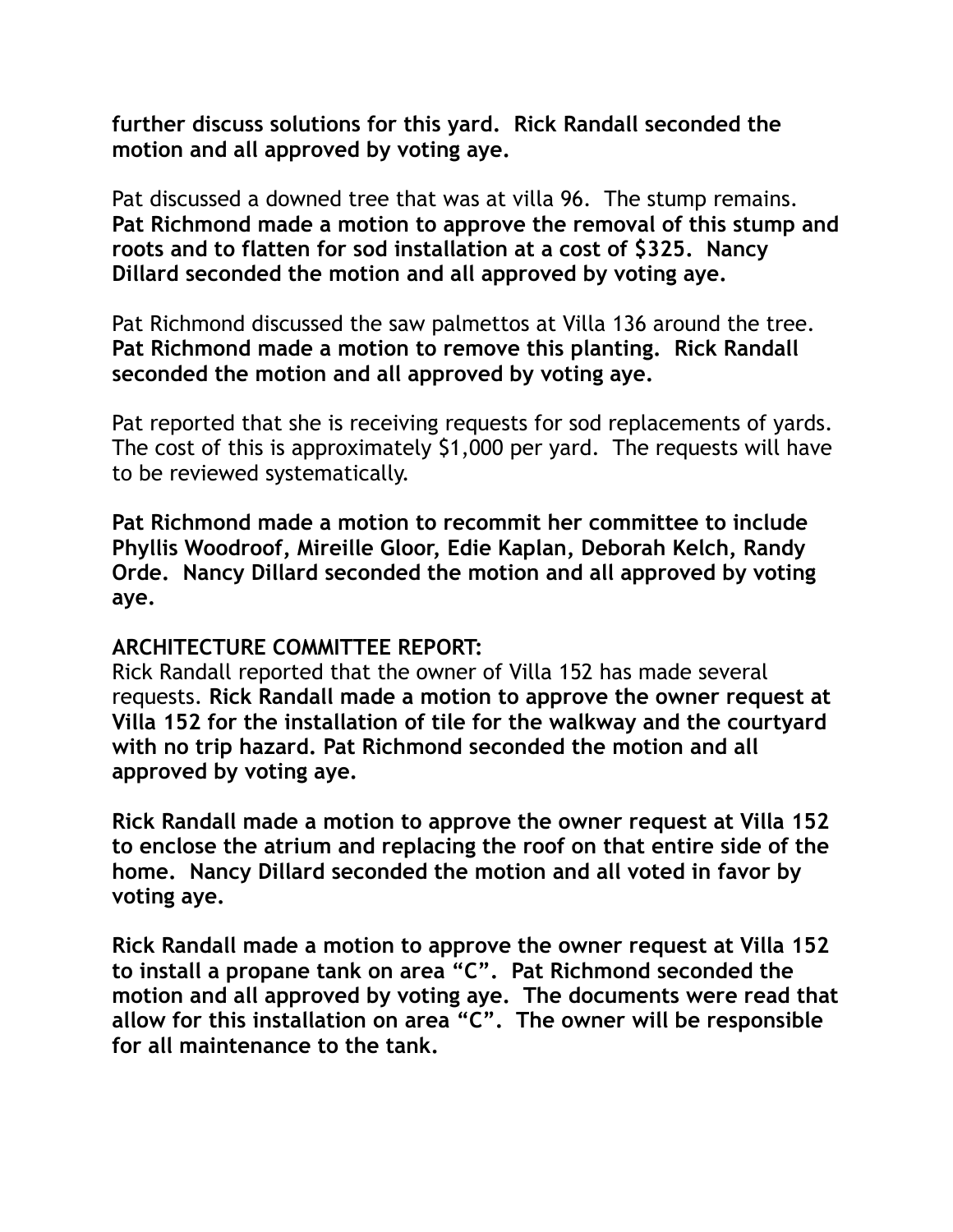Rick Randall brought a light fixture for discussion. The front lights are in need of updating and the committee has come forward with a recommendation of a replacement light. Discussion was had that while the light was beautiful the look is so much different from what we have, that this should not be an option unless we anticipate replacing all the lights at one time. The item was tabled for now.

# **OLD BUSINESS:**

There was no old business discussed at this meeting.

# **NEW BUSINESS:**

The insurance package was presented by Bridget Spence. The new policies presented include a wind policy and updated cost values for the new border fence. **Nancy Dillard made a motion to approve the insurance to include the wind package at a cost of \$7789. Pat Richmond seconded the motion and all approved by voting aye.** 

Nancy Dillard discussed the budget that had been presented. However, due to the cost increase of the insurance line item, Nancy made recommendations of where to adjust line items to cover the new policy. **Nancy Dillard made a motion to approve the budget as amended with a monthly maintenance fee of \$225. Dick Lowe seconded the motion and all approved by voting aye.** 

### **Owner Comments:**

Judy Johnston- Villa 112, suggested that it might be helpful to do an E-Blast to the owners and ask what they liked about the rental amendment package and what kept them from voting in favor of the package. Before the board pursues this further more discussion will occur.

 Ethel Revels- Villa 94 thanked the board for the hard work and all the work that has been accomplished.

### **NEXT MEETING DATE:**

The next meeting will be the March 26, 2018 at 4:00 pm at Faith Presbyterian Church.